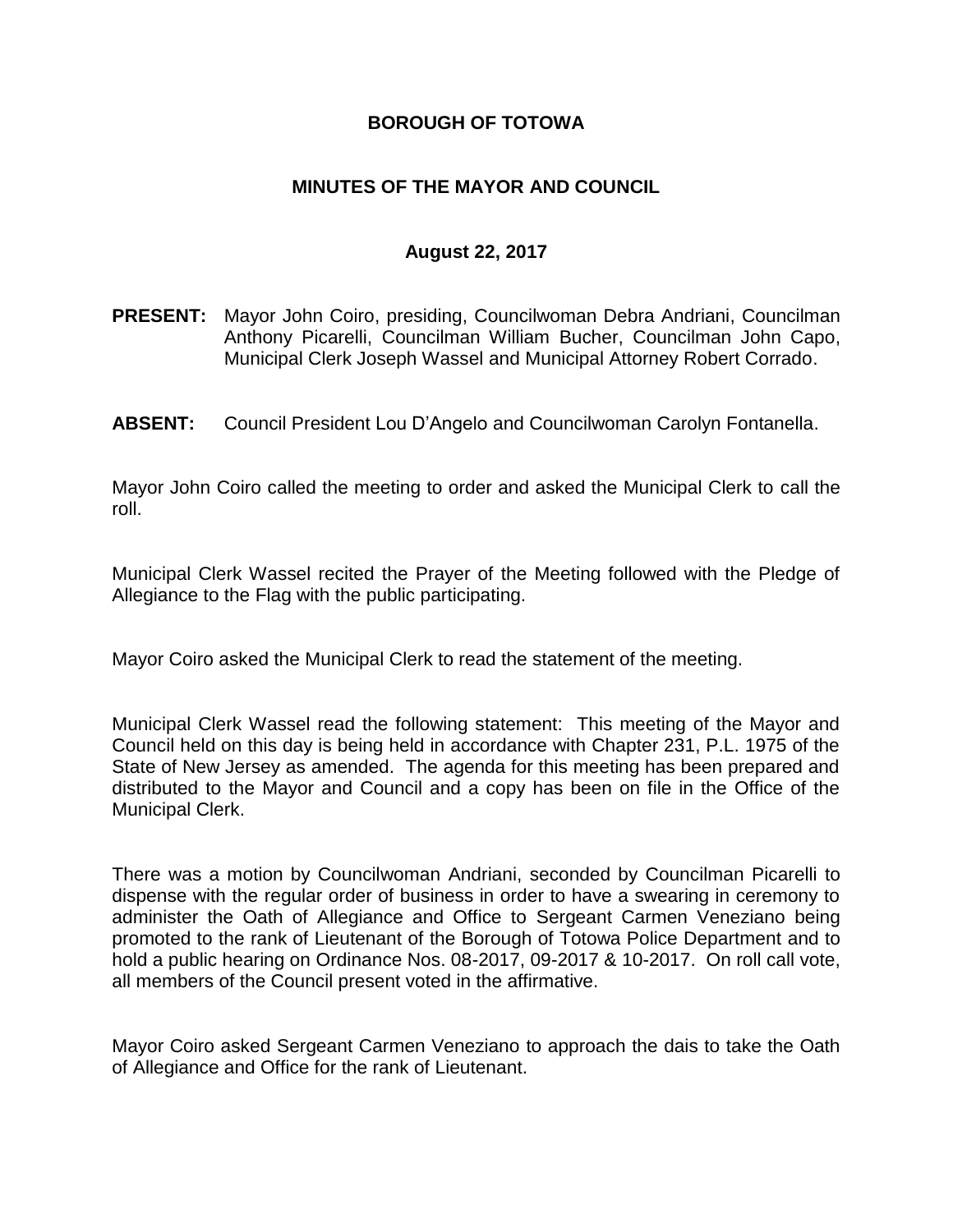Mayor Coiro asked Police Chief Robert Coyle to join him and then remarked that we were here not too long ago to promote you, but after Scott Titus announced his retirement we felt that we needed to add some brass to the Detective Bureau and couldn't think of a better officer to fill the opening and then reflected on some of the attributes of Detective Sergeant Veneziano.

Mayor Coiro administered the Oath of Allegiance and Office to Lieutenant Carmen Veneziano with his wife Rose by his side and his children Brandon and Gabriella holding the Bible.

A badge symbolic to the rank of Lieutenant was presented to Lieutenant Carmen Veneziano by Police Chief Robert Coyle.

Police Chief Coyle thanked the Mayor and Council, Borough Clerk Wassel, Borough Attorney Corrado and the administration for moving forward with this promotion. Chief Coyle congratulated Lieutenant Veneziano and proceeded to give a little background and history on Carmen.

Lieutenant Veneziano thanked the Mayor and Council, Chief Coyle, his wife and kids, family, friends and co-workers.

Congratulations were extended to Lieutenant Carmen Veneziano by the rest of the Council, the Borough Clerk and Borough Attorney.

Mayor Coiro called for a recess, so all in attendance could also offer their congratulations to Lieutenant Veneziano.

Municipal Clerk Wassel announced that Ordinance Nos. 08-2017, 09-2017 & 10-2017 have been advertised for public hearing for Tuesday, August 22, 2017.

Municipal Clerk Wassel read the legal notice and the title of Ordinance No. 08-2017.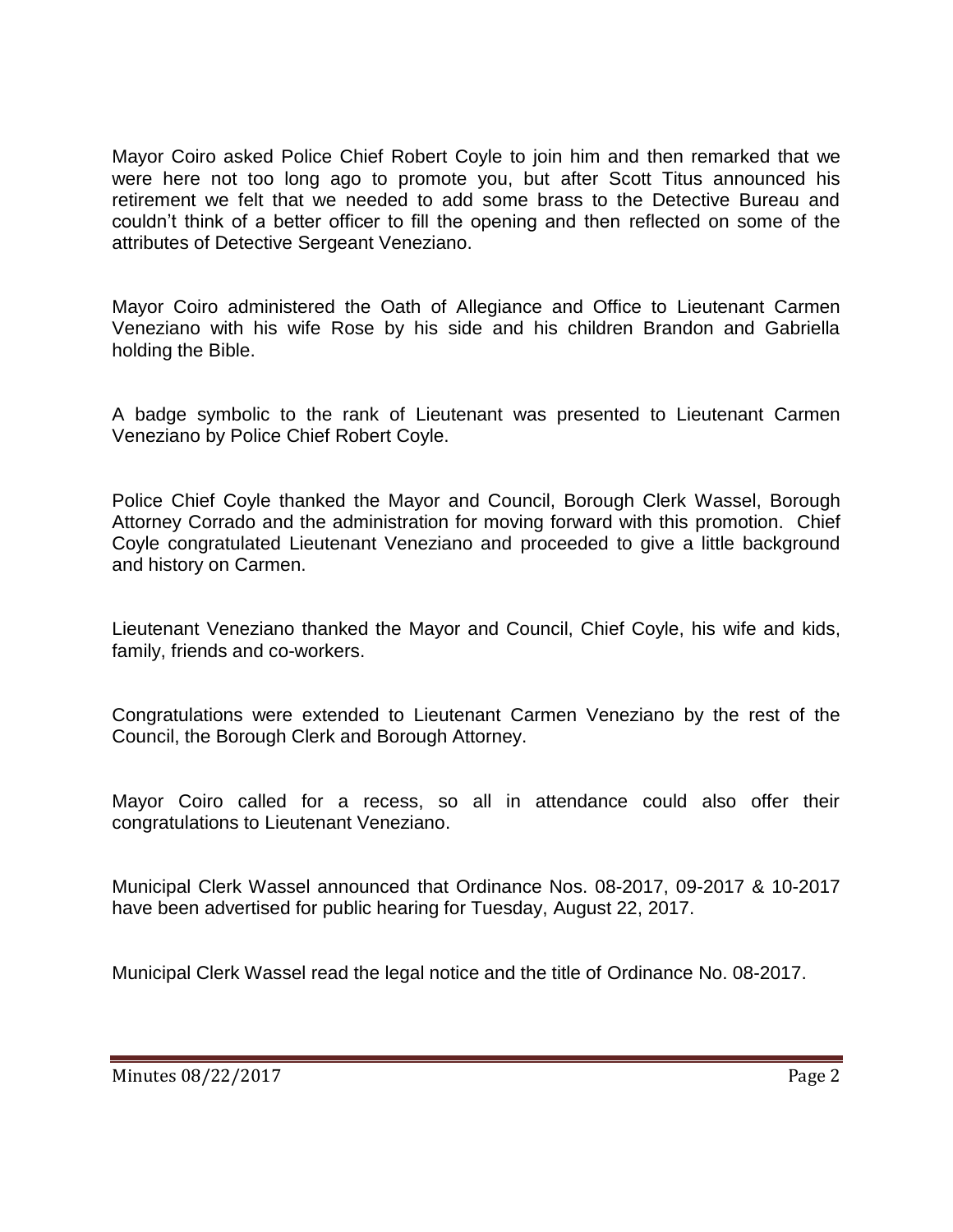There was a motion by Councilwoman Andriani, seconded by Councilman Picarelli to open the public hearing. On roll call vote, all members of the Council present voted in the affirmative.

Mayor Coiro asked if any citizens wished to be heard on Ordinance No. 08-2017.

CITIZENS HEARD:

There were no citizens who wished to be heard.

There was a motion by Councilwoman Andriani, seconded by Councilman Picarelli to close the public hearing. On roll call vote, all members of the Council present voted in the affirmative.

Municipal Clerk Wassel read Ordinance No. 08-2017 by title:

### **ORDINANCE NO. 08-2017**

#### **BOND ORDINANCE PROVIDING FOR VARIOUS ROAD IMPROVEMENTS IN AND BY THE BOROUGH OF TOTOWA, IN THE COUNTY OF PASSAIC, NEW JERSEY, APPROPRIATING \$800,000 THEREFOR AND AUTHORIZING THE ISSUANCE OF \$365,000 BONDS OR NOTES OF THE BOROUGH TO FINANCE PART OF THE COST THEREOF**

There was a motion by Councilwoman Andriani, seconded by Councilman Picarelli to adopt Ordinance No. 08-2017 on second and final reading. On roll call vote, all members of the Council present voted in the affirmative.

Municipal Clerk Wassel read the legal notice and the title of Ordinance No. 09-2017.

There was a motion by Councilwoman Andriani, seconded by Councilman Picarelli to open the public hearing. On roll call vote, all members of the Council present voted in the affirmative.

Minutes 08/22/2017 Page 3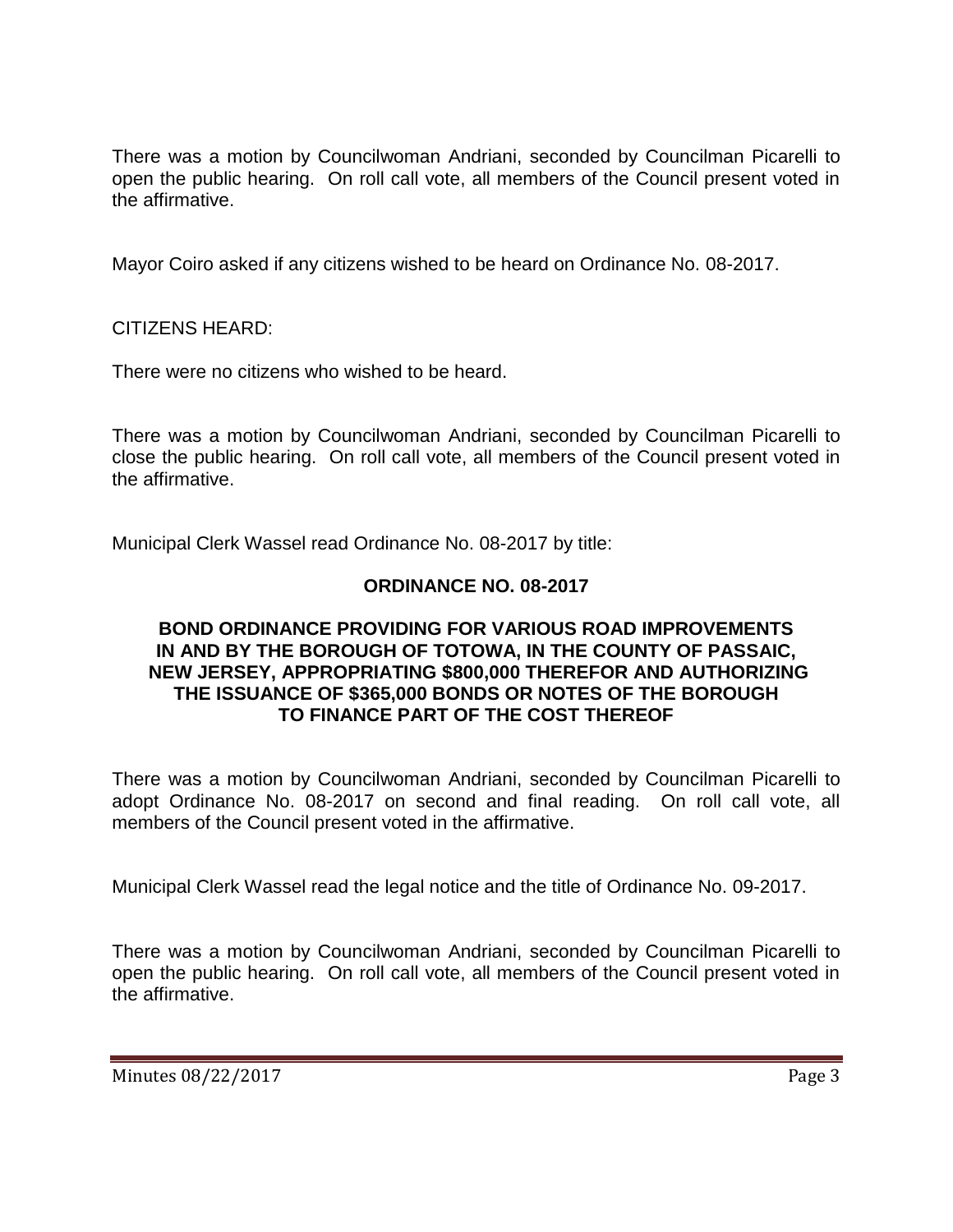Mayor Coiro asked if any citizens wished to be heard on Ordinance No. 09-2017.

CITIZENS HEARD:

There were no citizens who wished to be heard.

There was a motion by Councilwoman Andriani, seconded by Councilman Picarelli to close the public hearing. On roll call vote, all members of the Council present voted in the affirmative.

Municipal Clerk Wassel read Ordinance No. 09-2017 by title:

# **ORDINANCE NO. 09-2017**

#### **BOND ORDINANCE PROVIDING FOR FURLER STREET WATER MAIN REPLACEMENT IN AND BY THE BOROUGH OF TOTOWA, IN THE COUNTY OF PASSAIC, NEW JERSEY, APPROPRIATING \$510,000 THEREFOR AND AUTHORIZING THE ISSUANCE OF \$510,000 BONDS OR NOTES OF THE BOROUGH TO FINANCE THE COST THEREOF**

There was a motion by Councilwoman Andriani, seconded by Councilman Picarelli to adopt Ordinance No. 09-2017 on second and final reading. On roll call vote, all members of the Council present voted in the affirmative.

Municipal Clerk Wassel read the legal notice and the title of Ordinance No. 10-2017.

There was a motion by Councilwoman Andriani, seconded by Councilman Picarelli to open the public hearing. On roll call vote, all members of the Council present voted in the affirmative.

Mayor Coiro asked if any citizens wished to be heard on Ordinance No. 10-2017.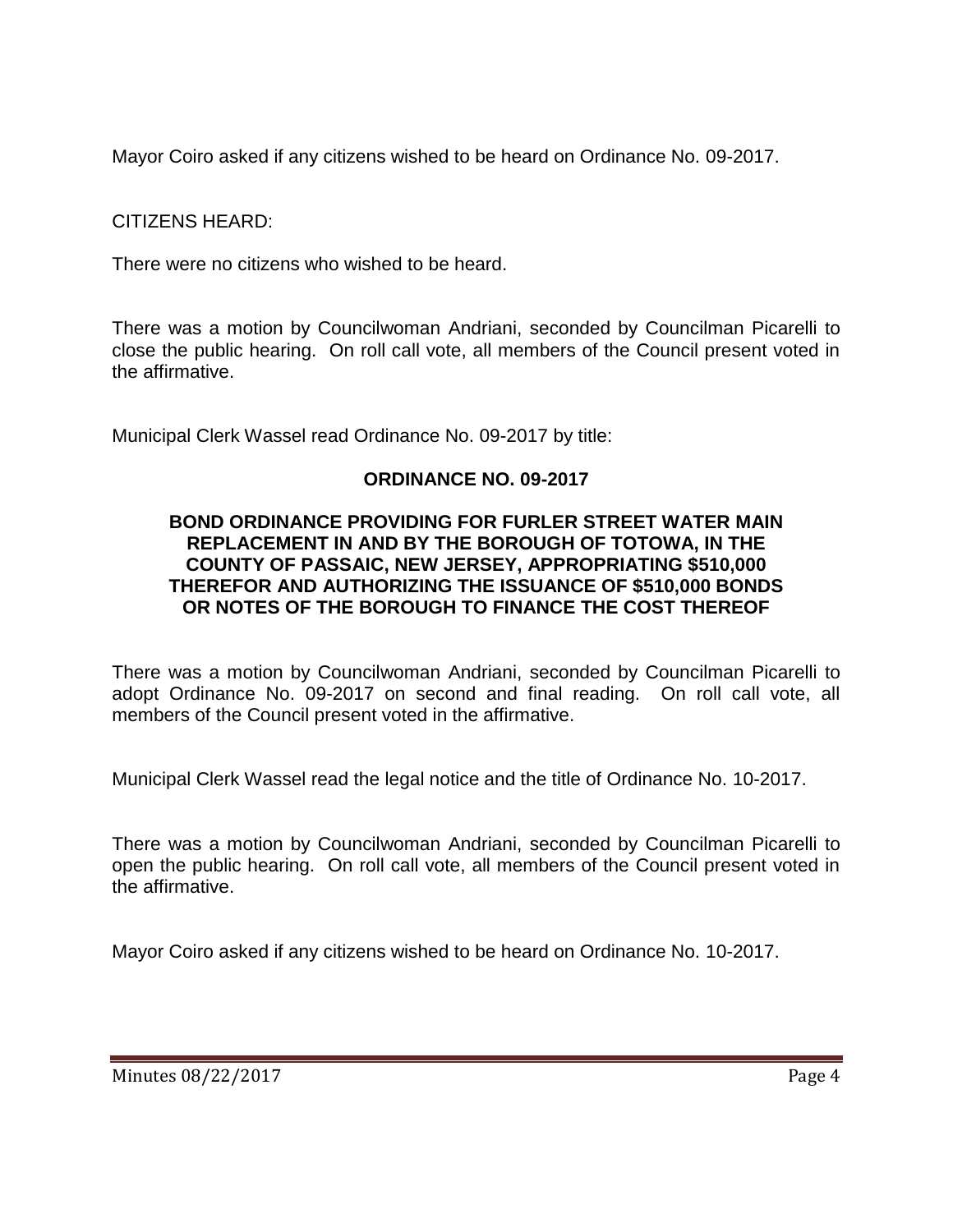CITIZENS HEARD:

There were no citizens who wished to be heard.

There was a motion by Councilwoman Andriani, seconded by Councilman Picarelli to close the public hearing. On roll call vote, all members of the Council present voted in the affirmative.

Municipal Clerk Wassel read Ordinance No. 10-2017 by title:

# **ORDINANCE NO. 10-2017**

### **AN ORDINANCE TO AMEND THE CODE OF THE BOROUGH OF TOTOWA CHAPTER 295 ENTITLED "PROPERTY MAINTENANCE"**

There was a motion by Councilwoman Andriani, seconded by Councilman Picarelli to adopt Ordinance No. 10-2017 on second and final reading. On roll call vote, all members of the Council present voted in the affirmative.

There was a motion by Councilwoman Andriani, seconded by Councilman Picarelli to revert to the regular order of business. On roll call vote, all members of the Council present voted in the affirmative.

Mayor Coiro asked if any members of the Council, the Municipal Clerk or the Municipal Attorney wished to address the Council.

Councilwoman Andriani: Announced that unfortunately tomorrow night's Concert Series Totowa Has Talent Showcase has been cancelled due to lack of participation.

CITIZENS HEARD:

There were no citizens who wished to be heard.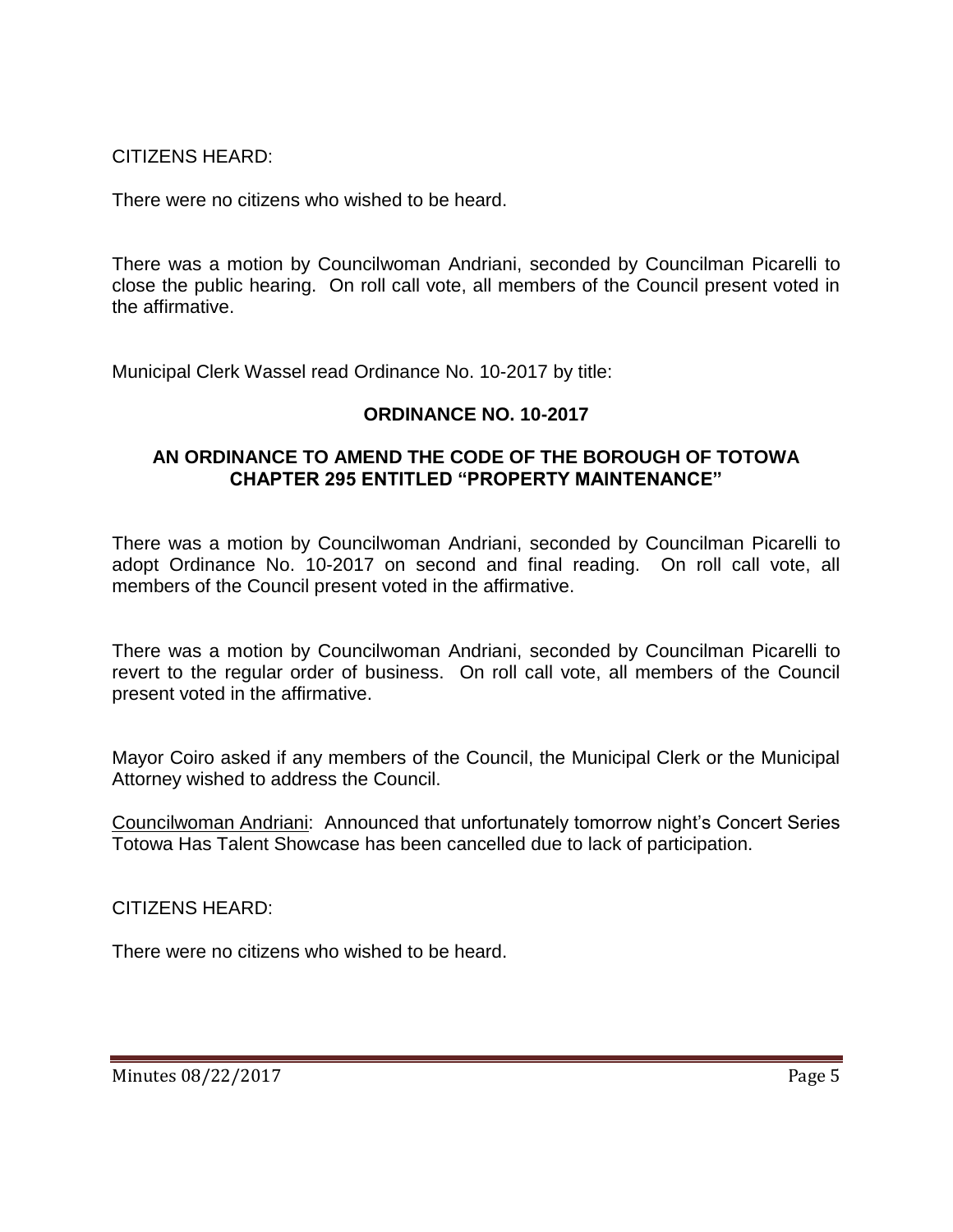There was a motion by Councilwoman Andriani, seconded by Councilman Picarelli to approve the Minutes of the Mayor and Council for the meeting of August 8, 2017. On roll call vote, all members of the Council present voted in the affirmative.

#### COMMITTEE ON FINANCE:

There was a motion by Councilman Picarelli, seconded by Councilwoman Andriani to approve Resolution No. 2017-18 for the payment of bills. On roll call vote, all members of the Council present voted in the affirmative.

There was a motion by Councilman Picarelli, seconded by Councilwoman Andriani to approve the following resolution authorizing the Treasurer to issue refunds to various property owners pursuant to State Tax Court judgments. On roll call vote, all members of the Council present voted in the affirmative.

### **RESOLUTION**

WHEREAS, there has been a State Tax Court judgment to reduce the evaluation on the following.

NOW, THEREFORE, BE IT RESOLVED, that the Treasurer of the Borough of Totowa is authorized to refund this amount.

| <b>BLK</b> | LOT | <b>PROPERTY/OWNER</b>                       | <b>PAYABLE TO</b>                                                                | <b>YEAR</b>          | <b>FROM</b>                         | <u>TO</u>                           | <b>AMOUNT</b>                          |
|------------|-----|---------------------------------------------|----------------------------------------------------------------------------------|----------------------|-------------------------------------|-------------------------------------|----------------------------------------|
| 166.03     | 8   | 45 Commerce Way<br><b>Commercenter Rity</b> | Irwin Law Firm Trust Account                                                     | 2014                 | 5.880.800                           | 5,145,000                           | \$15,613.68                            |
|            |     | C/O Mack-Cali                               | Mail To:                                                                         | 2015                 | 5,880,800                           | 5.311.000                           | \$13,014.23                            |
|            |     |                                             | The Irwin Law Firm, P.A.<br>80 Main Street<br>Suite 410<br>West Orange, NJ 07052 | 2016                 | 5,880,800                           | 5,632,000                           | \$5,844.31                             |
| 166.03     | 12  | 11 Commerce Way                             |                                                                                  | 2014<br>2015<br>2016 | 5.407.900<br>5,407,900<br>5.407.900 | 5.129.000<br>5.172.000<br>5.172.000 | \$5,918.26<br>\$5,387.96<br>\$5.541.29 |
|            |     |                                             |                                                                                  |                      |                                     | <b>Total check</b>                  | \$51,319.73                            |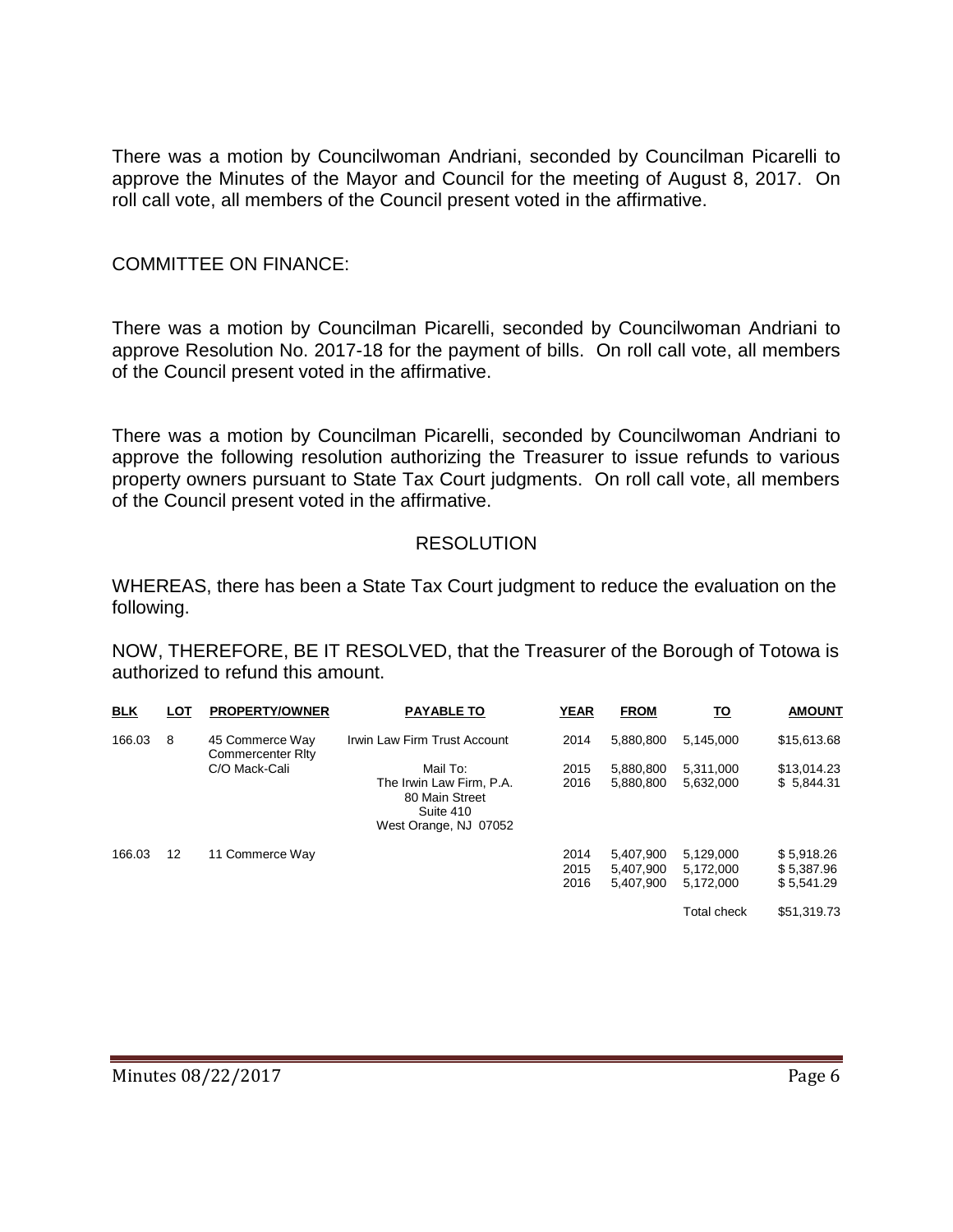# COMMITTEE ON PUBLIC SAFETY:

A letter was received from Fire Chief Vincent Marciano requesting a day off with pay from the DPW on Friday, September 15, 2017 to attend the New Jersey State Firemen's Convention as delegate and to also take the Fire Chief's vehicle to the convention from September 13 – 16, 2017. There was a motion by Councilman Bucher, seconded by Councilwoman Andriani to approve the request. On roll call vote, all members of the Council present voted in the affirmative.

# COMMITTEE ON PUBLIC WORKS:

There was no report.

# COMMITTEE ON ENGINEERING & PUBLIC PROPERTY:

There was a motion by Councilwoman Andriani, seconded by Councilman Picarelli to adopt the following Resolution Authorizing The Purchase And Delivery Of One Utility Vehicle For The Borough Of Totowa Sewer Department. On roll call vote, all members of the Council present voted in the affirmative.

# RESOLUTION NO. 102-2017

### RESOLUTION AUTHORIZING THE PURCHASE AND DELIVERY OF ONE UTILITY VEHICLE FOR THE BOROUGH OF TOTOWA SEWER DEPARTMENT

WHEREAS, the Superintendent of the Borough of Totowa Sewer Department has requested that one new utility vehicle be purchased and added to the Borough of Totowa fleet; and

WHEREAS, the Mayor and Council of the Borough of Totowa have determined that there is a need for this new vehicle to be used by the Department's employees and in order to maintain and keep the fleet updated; and

WHEREAS, the Mayor and Council of the Borough of Totowa desire to authorize the purchase of the vehicle; and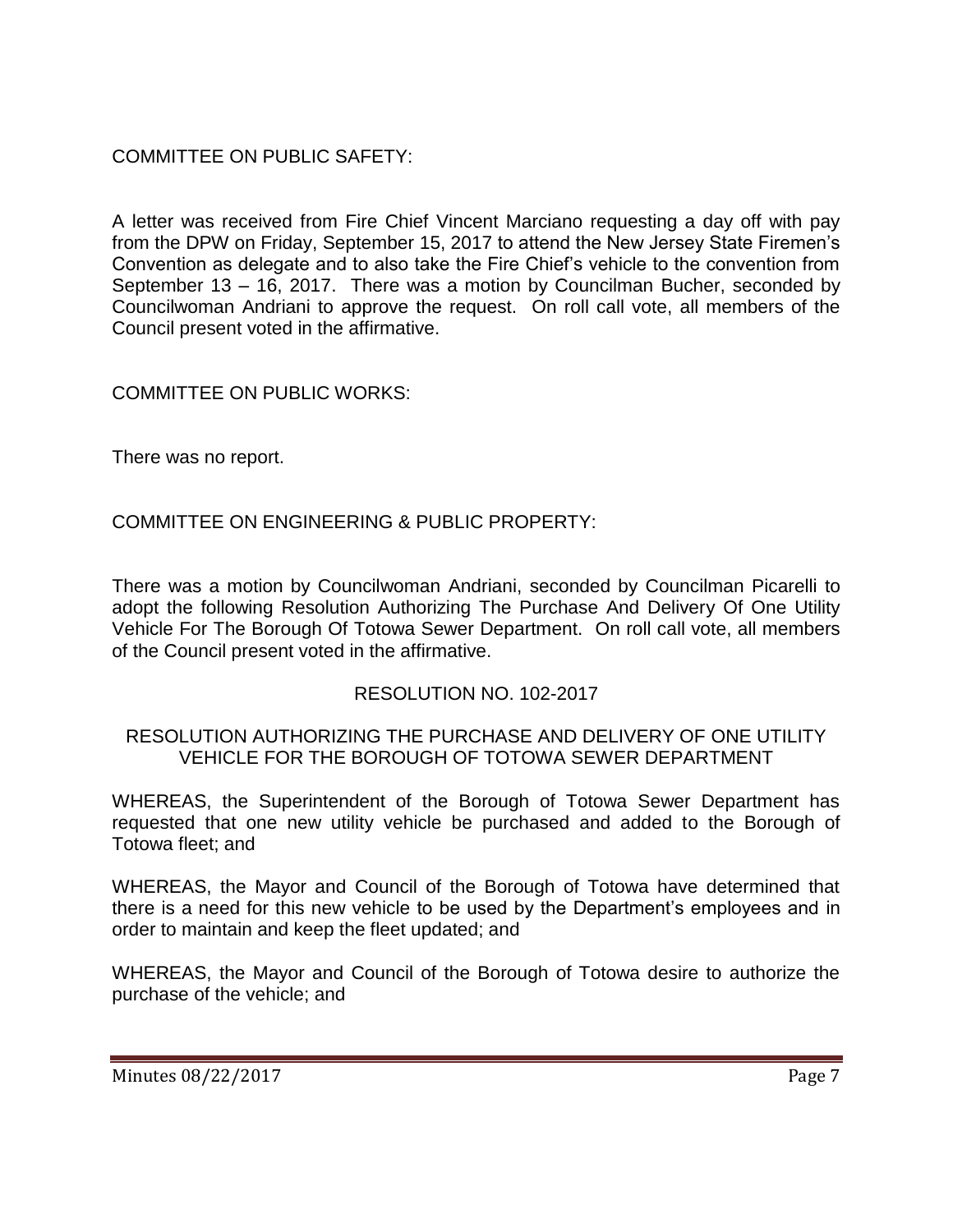WHEREAS, State of New Jersey Contract No. 83025 has been awarded to Route 23 Automall, LLC, 1301 Route 23, Butler, New Jersey 07405 for the purchase of the one 2017 Ford Super Duty F-450 utility vehicle and all related equipment; and

WHEREAS, pursuant to the applicable New Jersey State laws, the purchase of this utility vehicle may be authorized without public bidding.

NOW, THEREFORE, BE IT RESOLVED, that the Mayor and Council of the Borough of Totowa do hereby authorize the purchase of one 2017 Ford Super Duty F-450 utility vehicle and all related equipment from Route 23 Automall, LLC in the amount of \$72,851.20.

BE IT FURTHER RESOLVED, that the Mayor and Municipal Council of the Borough of Totowa do hereby authorize the Municipal Clerk and Sewer Department Superintendent to execute any and all instruments relating thereto.

A letter was received from the Dey Hill Neighbors requesting permission to have a Block Party on Battle Ridge Trail from Dey Hill Trail south to the cul-de-sac on Saturday, September 9, 2017. There was a motion by Councilwoman Andriani, seconded by Councilman Picarelli to grant permission. On roll call vote, all members of the Council present voted in the affirmative.

# STREET CLOSING AUTHORIZED BY THE MAYOR

Under the authority vested in me as Mayor of the Borough of Totowa, County of Passaic, State of New Jersey, by virtue of N.J.S.A. 40:67-16.9 and the Code of the Borough of Totowa Chapter No. 398-42, I, Mayor John Coiro, do hereby order and direct that Battle Ridge Trail from the intersection of Dey Hill Trail south to the cul-de-sac be closed to vehicular traffic from 2:00 p.m. to 8:00 p.m. on Saturday, September 9, 2017. I further direct that proper signs and barriers be erected at the intersection of Battle Ridge Trail and Dey Hill Trail and that the Totowa Police Department control and regulate, as well as enforce, this regulation.

COMMITTEE ON LIAISON & INSPECTION:

There was no report.

Minutes 08/22/2017 **Page 8**